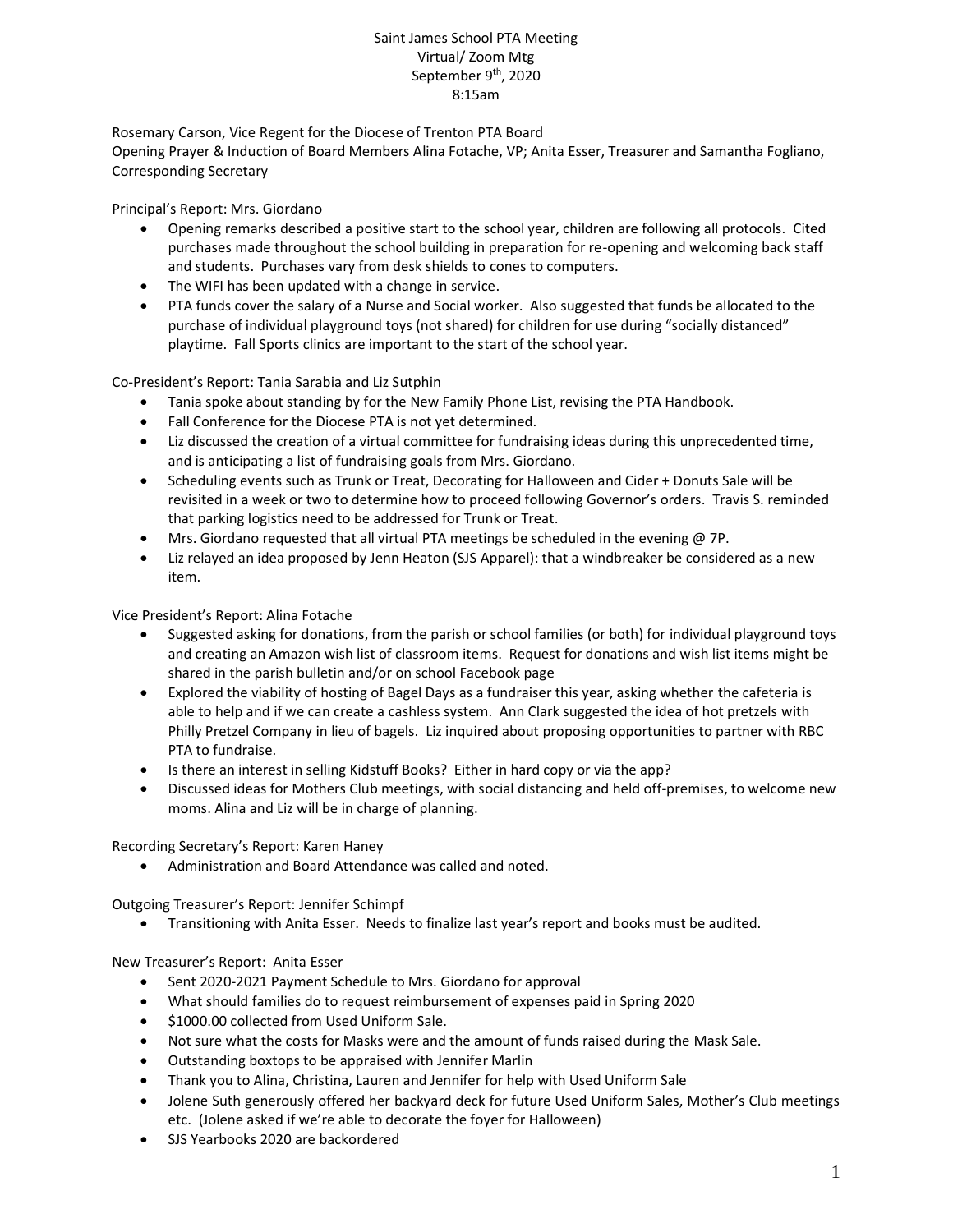PFE letter needs revising. We will be able to collect PFE fees through FACTS after April 2021

Corresponding Secretary: Samantha Fogliano

No updates at this time

SJAA: Adrienne Supino (not present)

XC will be a club this year

Technology Report: Susan Marino

- Susan PTA welcome letter, volunteer flyer, payment schedule, info @ boxtops need to be edited for posting
- Jenna can help create the flyers, which then are submitted to Mrs. Giordano for approvals before going to Susan. Deadline is always Friday so she may set up the Eblast that goes out on Sunday.
- Discussion about My School Directory. Are we doing one this year Mrs Giordano will confirm
- SJS Mom's Group changed to Mom and Dad's Group on FB

Spirituality and Care Steps: Jenn Marlin and Jenna Laible (new co-chair)

- Jenn and Jenna met to discuss what has been done in the past
- What is protocol for volunteers/student hours now with social distancing?

PTA Raffle: Bogi Chamberlin

- New Progressive Raffle structure second meeting to be scheduled to discuss logistics
- Clothing drive, hot chocolate sale as fundraising ideas

Royals Report: Travis Sutphin

- 5K Sam F is working on it. Mrs. Giordano and Mrs Golden have partnership agreement to review. Tentative date projected in April, either  $2<sup>nd</sup>$  or  $3<sup>rd</sup>$  weekend. The revenue split is open for negotiation. The Shore AC race is to honor the president, making money is not their chief concern so they are interested in having our participation to raise the numbers of participants
- Polar Plunge explained. Sport teams would need to have a "dark day" so all SJS families are free from school sports commitments to participate.
- Royals meeting schedule to be published

Open Discussion:

- Corn Hole Tournament? Yes tentative date is October 3. Not sure about selling pizza –Mrs Giordano to discuss with teachers and let us know what is needed
- Friends Helping Friends Boscov's flyer coming together for fundraising opportunity in October
- Cider + Donuts, Trunk or Treat, Halloween decorating all TBD
- Radio Bingo (Nov 13) Mrs Giordano to review the contracts and release the deposits to Suzanne Fixen who is chairing the event.

## **Next Meeting: October 7, 2020 @ 7P (evening meeting)**

## **Attendance**

| Principal               |
|-------------------------|
| Vice-Principal          |
| Co-President            |
| Co-President            |
| Vice President          |
| Treasurer / PFE         |
| Past Treasurer          |
| Corresponding Secretary |
| Technology              |
| <b>Fundraising</b>      |
| Spirituality/Care Steps |
| Royals                  |
| Rovals                  |
| Diocese of Trenton      |
|                         |